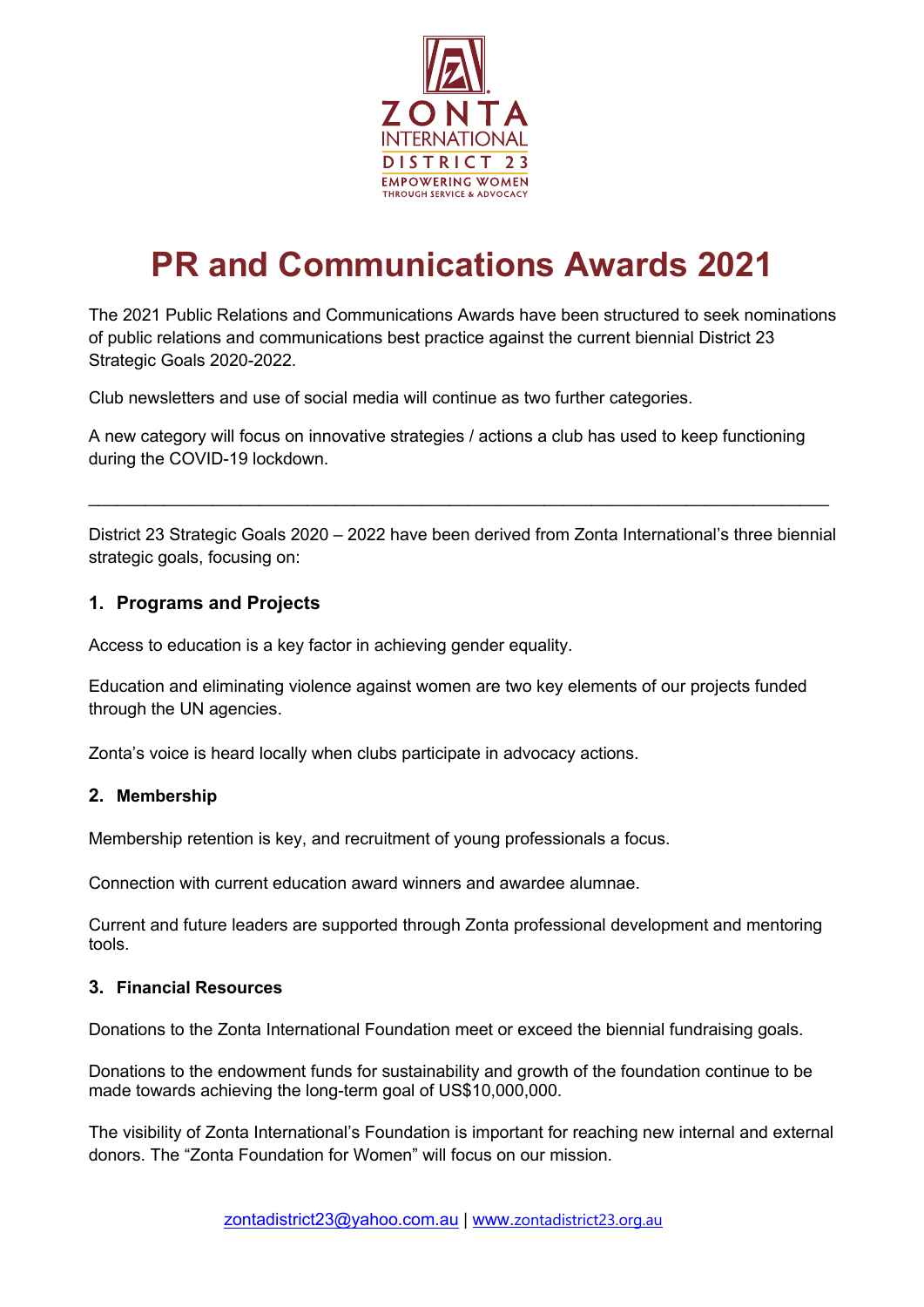## **AWARD ENTRY GUIDELINES**

- 1. Entrants must demonstrate the use of the following materials that have promoted the role of their Club in working towards achieving any of the above CATEGORIES by providing entries such as:
	- Newsletters
	- Flyers
	- Brochures
	- Videos
	- Website postings
	- Social media postings
	- Posters and / banners
	- Media coverage including radio or TV interviews/podcasts, articles
	- Event program content
- 2. **Closing Date: 16 July 2021**. Entries to cover the two-year period from 1 July 2019 to 30 June 2021.
- 3. **One entry only per club in each category**. Clubs can enter one or more categories.
- 4. Entries for each category are to be emailed in PowerPoint® or PDF format including the Zonta club logo. No hard copy entries will be accepted.
- 5. A description for each category entered should be included in the email which must contain the Category number and an entry description of no more than 100 words. The Award Entry Cover Sheet must be attached to the entry email along with the entry.
- 6. Email your entry to: Jo Wittorff, District 23 PR and Communications Chairman jowittorff@gmail.com
- 7. Based on the entries received, the judges will make a special award "Public Relations Award for Excellence" to the club which has demonstrated the most concerted and overall professional approach to their public relations effort.
- 8. Contact for queries: District 23 PR Chairman.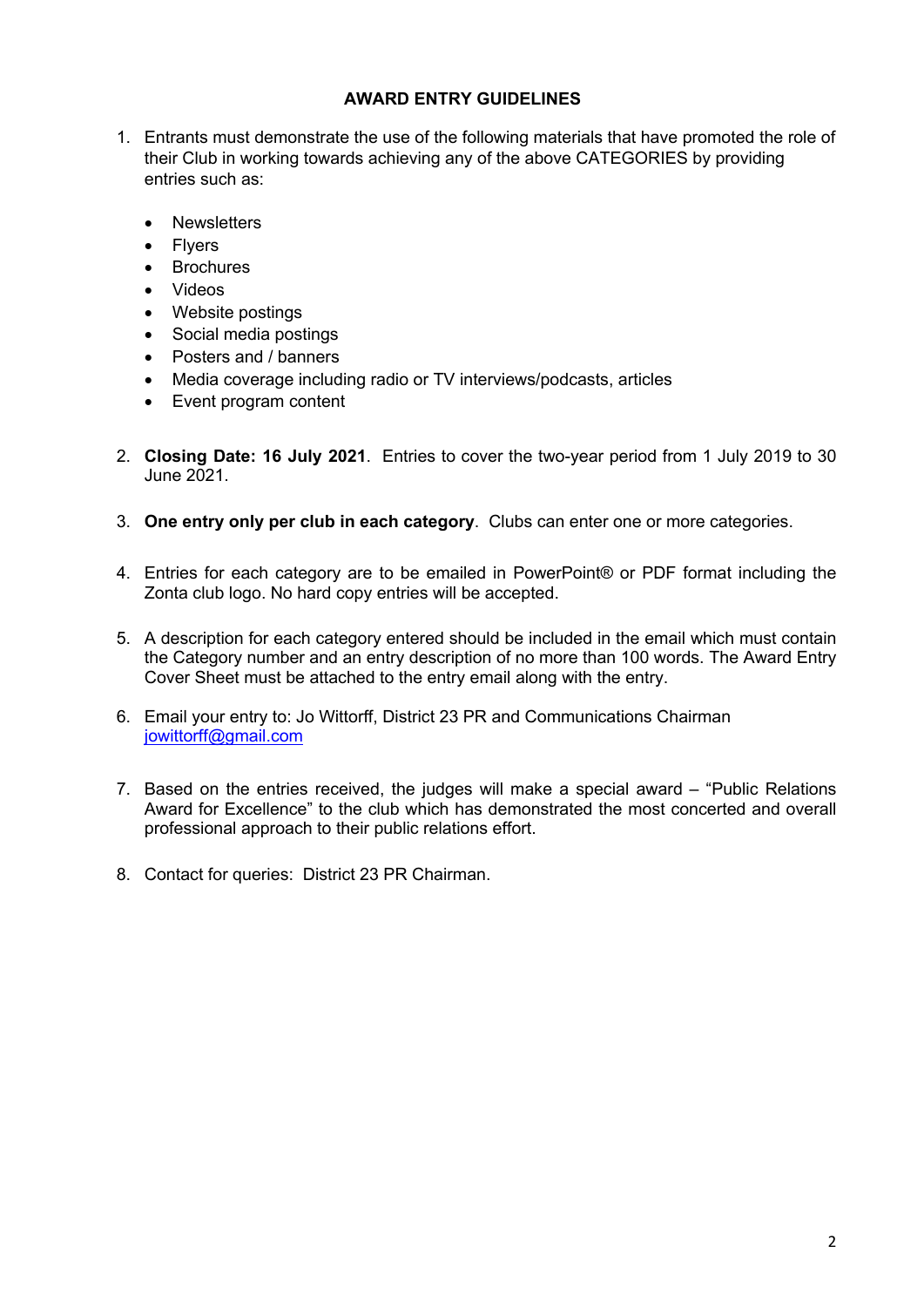# **AWARD CATEGORIES**

## **There are 6 Award categories**

## **Categories 1 – 3 are key actions taken directly from the District's Strategic Goals (SG).**

#### **Categories 4 – 5 are examples of Club newsletters and social media.**

Awards will be judged on the best use of PR and Communication tools used to achieve Programs and Projects, Membership and Financial Resources, the best Club newsletter and the Club use of social media which highlight the value of Zonta's work, more generally.

**Category 6** is any innovative action or strategy employed during the COVID-19 lockdown that allowed the club to keep functioning.

**CATEGORY 1 District 23 Actions – Programs and Projects**

**1.1 SG Action:** Encourage all clubs to participate in the Women in Technology Scholarship.

**Entries will need to focus on:** Club actions at any level that have continued to promote the second cycle of Zonta's Women in Technology Pilot Program.

**1.2 SG Action:** District 23 continues to encourage clubs to participate in both the JMK and the YWPA Awards

**Entries will need to focus on:** Club participation in both the JMK and the YWPA Awards

**1.3 SG Action:** Encourage clubs to participate in local activities raising awareness of women's issues e.g., family and domestic violence abuse including coercive control, child marriage, human trafficking, climate change.

**Entries will need to focus on:** Club actions at the local level that raise awareness of women's issues, such as the examples given.

**1.4 SG Action:** Encourage clubs to participate in the Zonta Says NO to Violence Against Women Campaign and the UN 16 Days of Activism.

**Entries will need to focus on:** Club actions at any level that have continued to progress the ZSN to Violence initiative and the UN 16 Days of Activism.

**1.5 SG Action: Encourage clubs to be involved in at least one of the District Projects**

**Entries will need to focus on:** Club involvement in one of the district projects: Breast Cushions, Birthing Kits or Mental Health First Aid

**CATEGORY 2 District 23 Actions - Membership**

**2.1 SG Action:** Develop strategies to improve member retention within clubs

**Entries will need to focus on:** Club actions to improve member retention.

**2.2 SG Action:** Seek opportunities to charter new clubs, new Golden Z Clubs and Z Clubs and e-Clubs